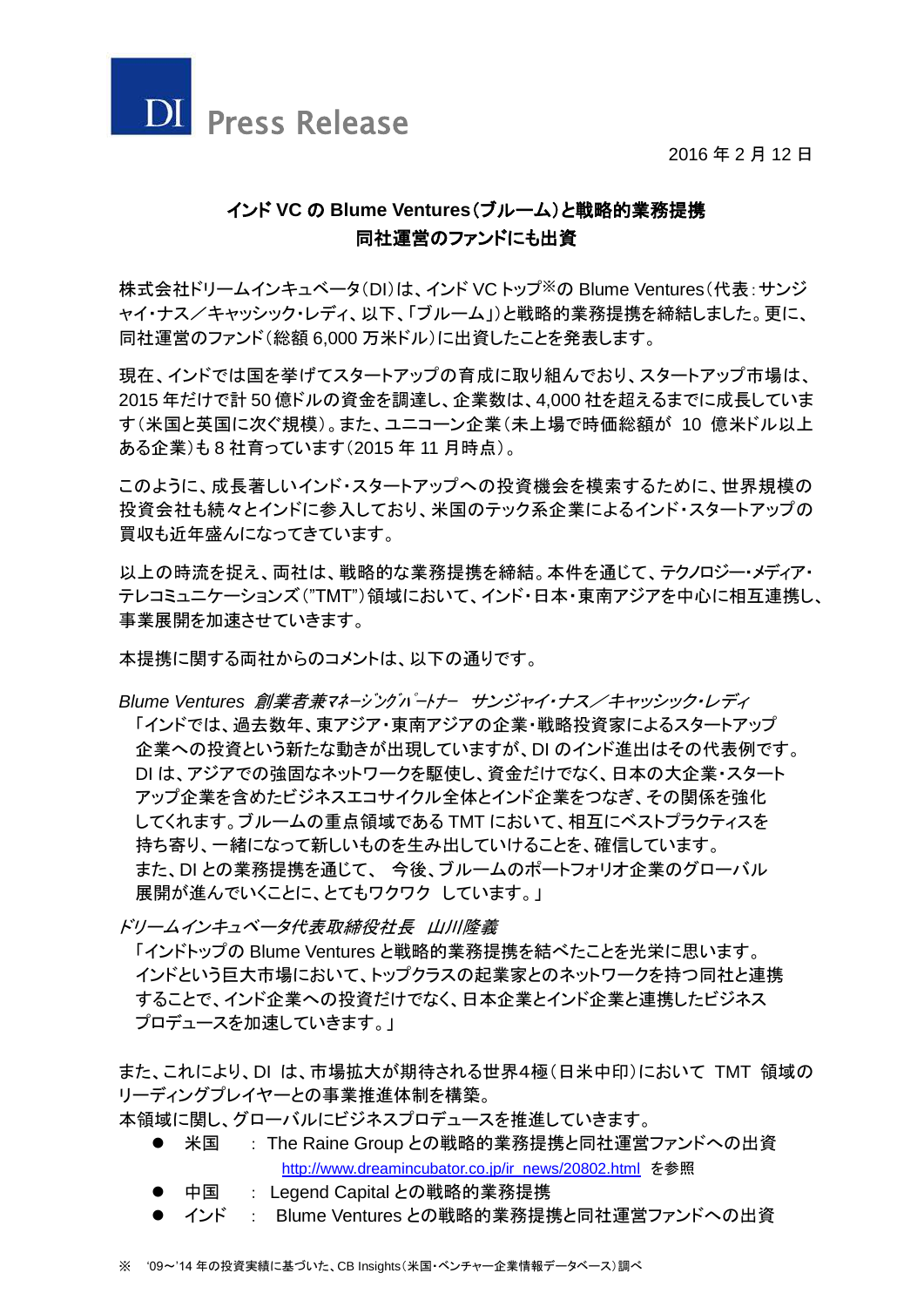【Blume Ventures について】 [www.blumeventures.com](http://www.blumeventures.com/)

ブルームは、シードステージのスタートアップ企業対象にハンズオン支援を行う、インド VC のリーディングプレイヤーです。

特に、シリーズ A 前では最も活動的なプレイヤーであり、2011 年の設立以降これまでに、 60 社超のスタートアップ企業へ投資を実行してきています。

それらの投資先は、100 人超の有能な創業者によって経営され、インド・スタートアップ市場 を代表するような企業にまで育ち、特筆すべき Exit 事例(下記参照)を 創出するまでに至っています。

- タクシーアグリゲーター・TaxiForSure: Ola(ソフトバンク投資先)と合併
- マーケティングプラットフォーム・Zipdial : 米・Twitter による買収 等

【株式会社ドリームインキュベータ(DI)について】 <http://www.dreamincubator.co.jp/>

ドリームインキュベータは、戦略コンサルティングやビジネスプロデュース支援サービス等の プロフェショナル・サービス、及び、グループ会社への事業投資、ベンチャー企業への営業 投資を通じて、新たな事業や産業の創造・成長支援を行う「The Business Producing Company」です。

今回の戦略的業務提携を通じて、TMT 領域に関するビジネスプロデュースを加速します。

なお、ドリームインキュベータのデジタルメディア領域に関する、グローバルでの主だった 活動は以下の通りです。

| 発表時期   | 展開国  | 提要                                                |
|--------|------|---------------------------------------------------|
| 12年2月  | 日本   | 東京ガールズコレクション等の知的財産権を管理する日本知財ファンド1号に出資             |
| 13年6月  | 日本   | オフィスクレッシェンド株式会社に出資                                |
| 13年10月 | 日本   | ブレイカー株式会社に出資                                      |
| 14年1月  | ベトナム | アライドアーキテクツ株式会社と連携し、ベトナム市場向SNSプロモーション事業参入          |
| 14年2月  | 日本   | 投資先である株式会社ディー・エル・イー*の株式上場が承認                      |
| 14年6月  | 日本   | 特別顧問に丸山茂雄氏、三枝成彰氏、秋元康氏を招聘                          |
| 14年7月  | 米国   | Siemer Summitへの登壇、スタートアップコンテストのWaveMaker Awardにおい |
|        |      | て、社長の山川降義が唯一の日本人として審査員に選任                         |
| 14年8月  | 中国   | Entertainment Direct Asia Ltd. (EDA) 八出資          |
| 14年11月 | 米国   | The Raine Group LLCと戦略的業務提携、同社運営のファンドにも出資         |
| 14年12月 | 日本   | オフィスクレッシェンド株式会社に追加出資                              |
| 15年4月  | タイ   | アライドアーキテクツ株式会社と連携し、タイ市場向けSNSプロモーション事業に参入          |
| 15年7月  | 日本   | 東京ガールズコレクションの商標権を株式会社ディー・エル・イーに譲渡                 |
| 15年9月  | 米国   | WrapMedia,LLCに出資                                  |
| 15年9月  | 日本   | 株式会社ボードウォークへ出資                                    |
| 15年11月 | 日本   | 投資先の株式会社マイネットの株式上場が承認                             |
| 16年1月  | 中国   | EDAに追加出資                                          |
| 16年2月  | インド  | Blume Ventureと戦略的業務提携、同社運営ファンドにも出資                |

\* 「秘密結社 鷹の爪」等のオリジナルIPの開発でも知られるファスト・エンタテインメント事業会社

【本件に対するお問い合わせ】 株式会社ドリームインキュベータ マネージャー江藤宗彦/ビジネスプロデューサー大津留博文 TEL: 03–5532–3200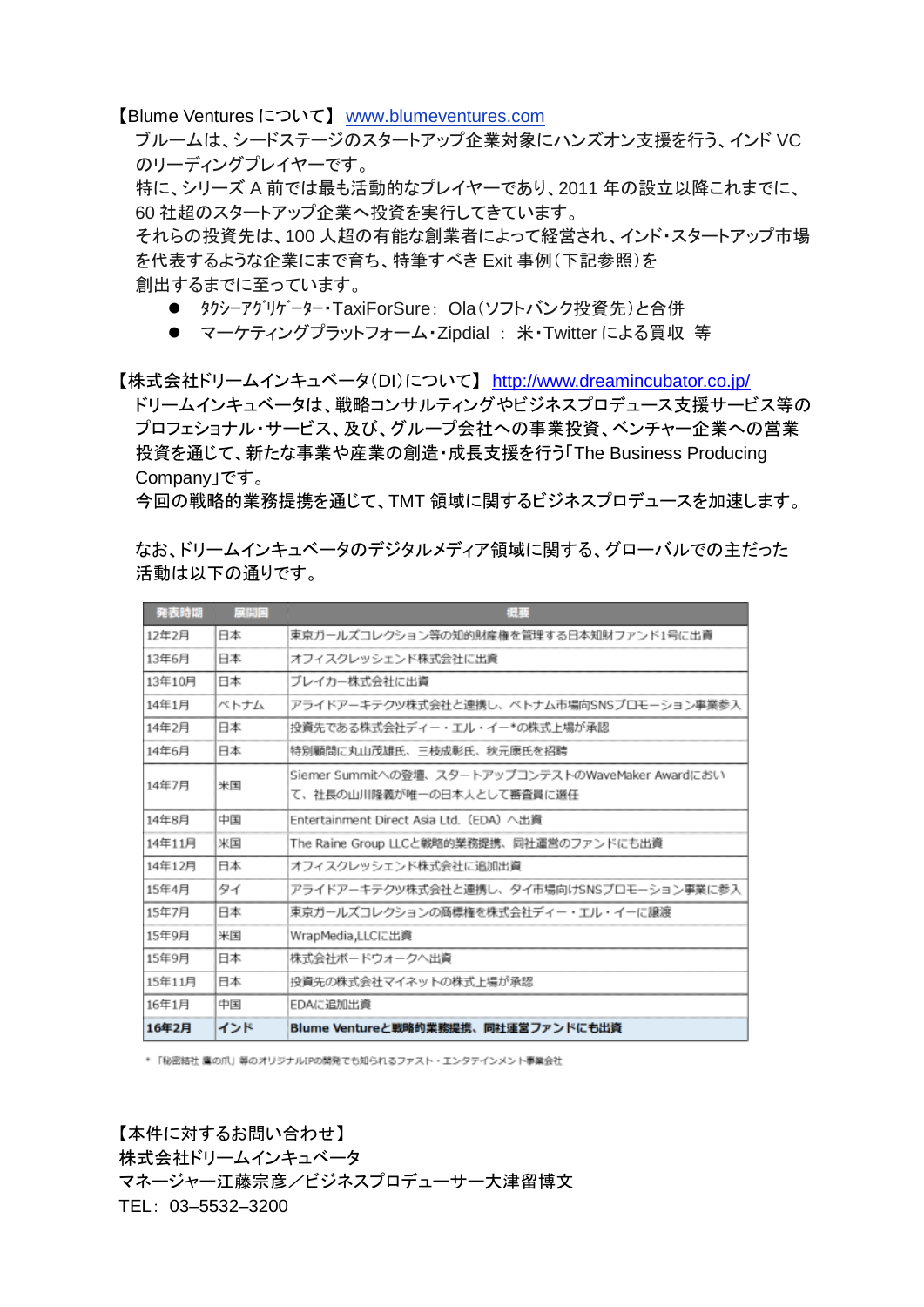Dream Incubator and Blume Ventures Establish Strategic Partnership Dream Incubator Invests in Blume Ventures Fund

Tokyo, February 12, 2016 – Dream Incubator Inc. ("Dream Incubator") today announced its establishment of a strategic partnership with Blume Ventures (Representatives: Sanjay Nath and Karthik Reddy; Hereafter, "Blume"), a leading VC firm in India\*. Dream Incubator is also investing in the fund (size: USD 60 million) advised by Blume.

India is making a national commitment to nurture startups. The startup sector has raised USD 5 billion in 2015 alone and the number of startups has grown to more than 4,000 (#3 in scale following US and UK). Moreover, India already has 8 unicorn companies (unlisted with market capitalization exceeding USD 1 billion; as of Nov 2015) and is gathering worldwide attention.

Targeting this rise of startups, global investment companies are successively entering India and, recently, even US technology companies are acquiring Indian startups.

With the above background, through this partnership, both firms intend to cooperate in accelerating business development in the field of Technology, Media and Telecommunications ("TMT") with a focus on India, Japan and Southeast Asia.

Representatives from both Firms had this to say, announcing the partnership:

#### *Sanjay Nath and Karthik Reddy, Co-founders and Managing Partners, Blume*

"The past few years have seen the advent of a new breed of investor into India – corporates and strategics from SE Asia and the Far East. Dream Incubator (DI) is a leading example, with its capability to help Indian startups make inroads into important but otherwise-hard-to-penetrate overseas markets. DI can leverage its strong Asian network to bring more than just capital, helping startups deepen linkages to Asian and Japanese startups, corporates, and the overall ecosystem. With TMT continuing to be a core focus area for Blume, both Firms will be able to leverage and cross-pollinate best practices. We're excited to partner with Dream Incubator to help our portfolio companies expand their global footprints.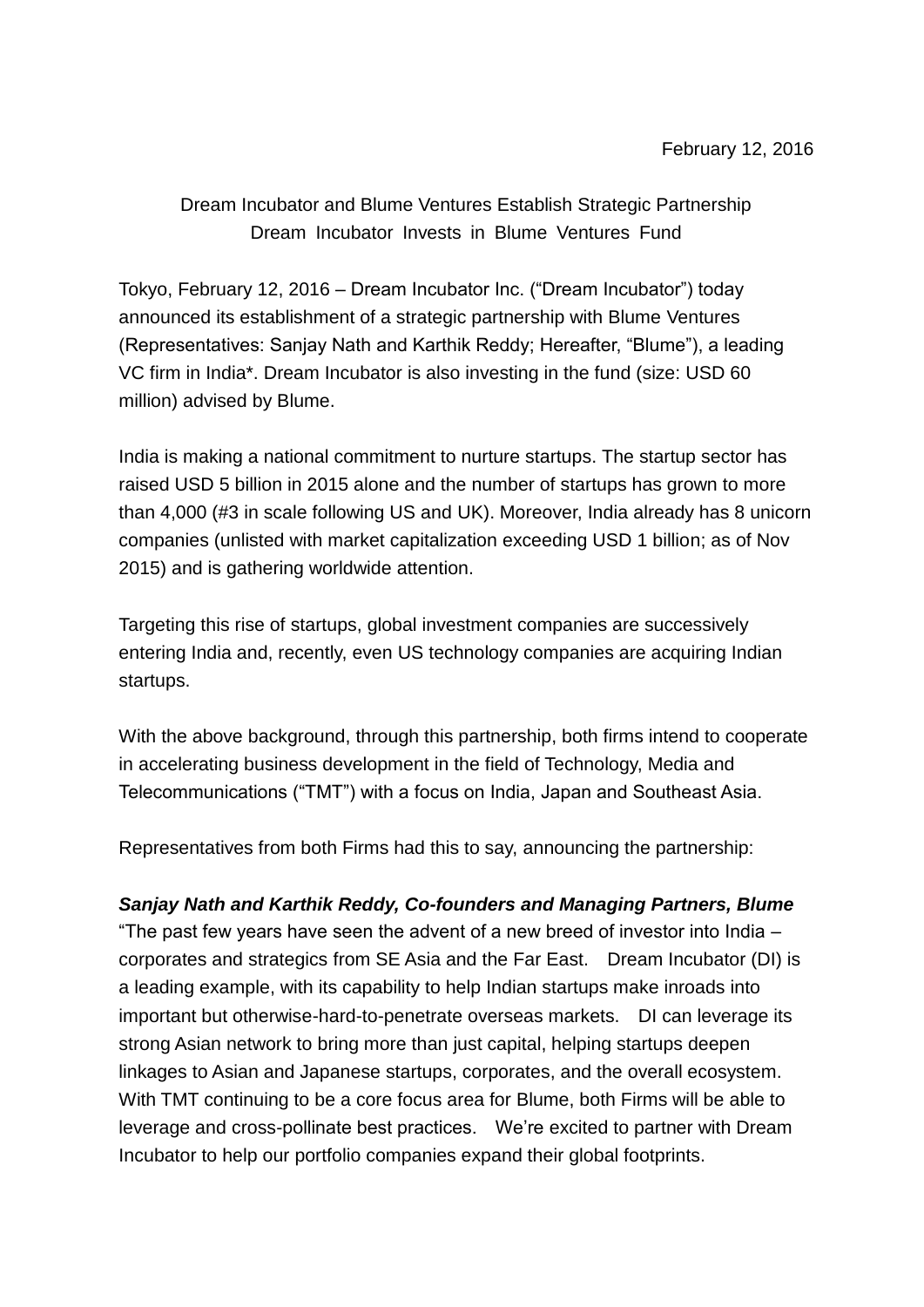# *Takayoshi Yamakawa, President and Representative Director, Dream Incubator*

It is our privilege that we could form a strategic partnership with a leading Indian professional firm like Blume Ventures. In a large market like India, through the partnership with a firm having a network of the top entrepreneurs, we intend to not only invest in Indian companies but also accelerate business producing through collaboration between Japanese and Indian companies.

With this partnership, Dream Incubator has created a structure to promote business producing in TMT across 4 centers globally (Japan, US, China, India).

 US: Strategic partnership with The Raine Group and investing in a fund managed by the firm

Ref: [http://www.dreamincubator.co.jp/e\\_ir\\_news/20838.html](http://www.dreamincubator.co.jp/e_ir_news/20838.html)

- China: Strategic partnership with Legend Capital
- India: Strategic partnership with Blume and investing in the fund advised by the firm

\* According to CB Insights' research (a US startup company information database) based on investment between 2009-2014

### **About Blume Ventures**

Blume Ventures is a leading India focused seed-stage venture fund that backs startups with funding as well as active mentoring and support. Blume has been one of the most active pre Series A VCs, funding more than 60 companies since its inception in 2011. Its portfolio consists of more than 100 high-potential founders, and it counts amongst its notable exits TaxiForSure, TFS (to Ola), Zipdial (Twitter's first India acquisition), Promptec Renewables (acquired by Havell's), Framebench and 1Click (both acquired by Freshdesk). Blume's portfolio includes emerging stars like Ola, Grey Orange, Zopper, Mobstac, Carbon Clean Solutions, Roadrunnr, Belong, Mettl, Nowfloats, Instamojo, Chillr and many more. For more information, visit [www.blumeventures.com](http://www.blumeventures.com/)

# **About Dream Incubator Inc.**

Dream Incubator Inc. (TYO: 4310), "the Business Producing Company", is a strategic consulting and business development firm primarily for corporate clients and governmental institutions. Dream Incubator provides both capital and professional services to next-generation companies to support their growth and expansion, while also operating their own businesses.

URL:<http://www.dreamincubator.co.jp/entop>